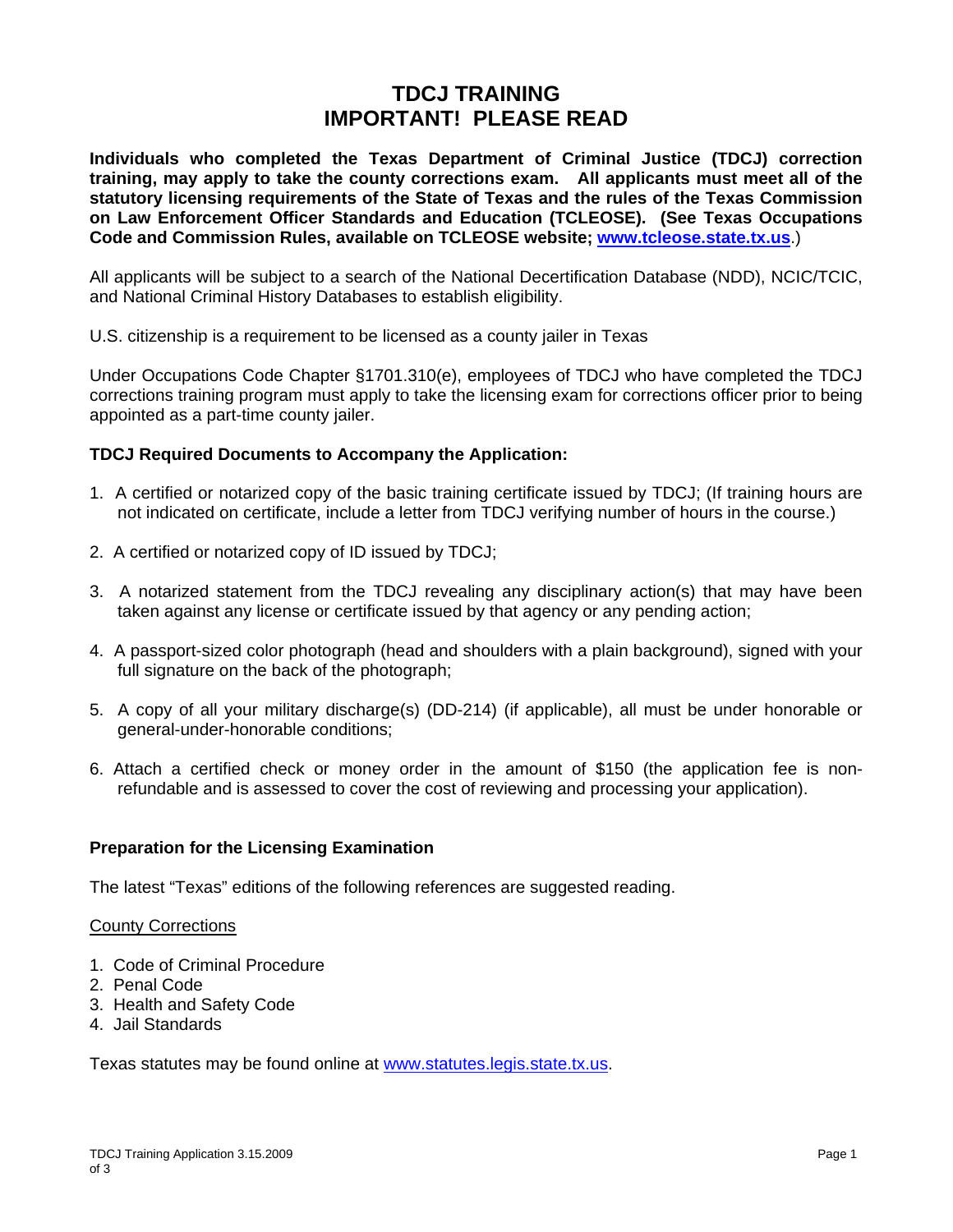#### **Possible sources for the reference material:**

Public libraries College bookstores West Publications (800) 328-9352 Sterling Publications (210) 438-7110 Lexis-Nexis (800) 833-9844 Texas Commission on Jail Standards (512) 463-5505

A guide to taking the test is on the Commission website at www.tcleose.state.tx.us. Under "Areas of Interest" click on "Training Coor. Corner" where the overview is listed as "Overview for Texas Peace Officer Licensing Examination."

The "Basic County Correction" outline is on the Commission website. Click on "Courses, Surveys & Reports," "Courses," "Instructor Outlines."

# **Notice**

You must complete the application, attach the non-refundable \$150 fee plus the required documents, have it notarized, and mail it back to the Commission. If you are qualified, your endorsement, allowing you to test, will be mailed. The endorsement expires in 180 days from the date of issue. According to Commission rule §219.1(d)(2), the endorsement cannot be extended.

You may test at the Commission headquarters in Austin, or at any of the Commission's authorized test sites. The Austin office offers the licensing examination on Mondays, Wednesdays, and Fridays at 8:00 a.m. Testing space is limited, therefore you must call ahead to schedule a time to take your exam.

Other Commission-approved test sites are located throughout the state. To schedule an appointment to take the test at one of these sites, you must contact them individually for instructions and make arrangements to remit any additional fees.

Remember, you must present a valid endorsement and a state or federally issued photo identification card at the time that you appear to take the examination.

A list of test sites can be found on our website at www.tcleose.state.tx.us under "agency publications."

If you have any questions, please call (512) 936-7700.